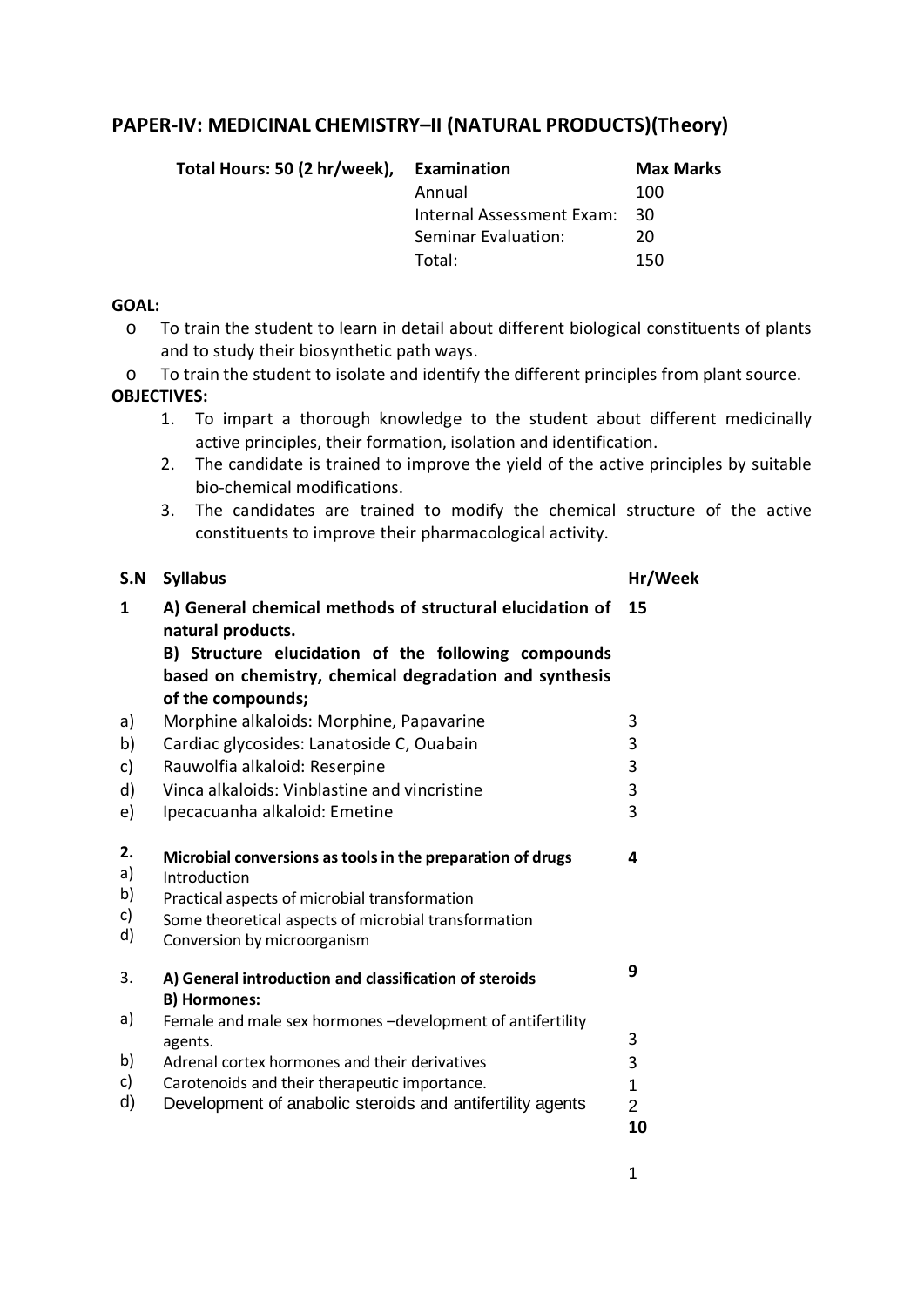| 4.  | <b>Antiboitics:</b>                                                                          | 1              |
|-----|----------------------------------------------------------------------------------------------|----------------|
| a)  | Penicillins and Cephalosporins:                                                              | 1              |
|     | Early Penicillins and cephalosporins<br>i)                                                   | $\overline{2}$ |
|     | <b>AmidoPenicillins</b><br>ii)                                                               | 1              |
|     | Beta lactamase stable cephalosporins<br>iii)                                                 |                |
|     | Antipsuedomonalpenicillins and cephalosporins<br>iv)                                         | 1              |
|     | New oral compounds and future prospects<br>v)                                                | 1              |
| b)  | Other betalactam agents                                                                      | 1              |
|     | Nocardins and monobactams<br>i)                                                              | 1              |
|     | ii)<br>Clavulanic acid analogs                                                               |                |
|     | Carbapenams<br>iii)                                                                          | 8              |
|     | Other fused Betalactam systems                                                               |                |
|     |                                                                                              | 2              |
| 5.  | <b>Purine, Pyrimidines and their applications</b>                                            |                |
| a)  | The metabolism of purines and pyrimidines, allopurinol                                       | 2              |
|     | and xanthine oxidase                                                                         | $\overline{2}$ |
| b)  | Purine and pyrimidine antimetabolites as antineoplastic                                      | $\overline{2}$ |
|     | agents                                                                                       |                |
| c)  | Purine and pyrimidine related Antiparasitic agents                                           | 4              |
| d)  | Purine and pyrimidine related Antifungal agents                                              | 2              |
|     |                                                                                              | 2              |
| 6.  | <b>Chemistry of vitamins</b>                                                                 |                |
| ~ \ | $M_{\text{other}}$ columb $\omega$ it amine: $M_{\text{other}}$ D D and $M_{\text{other}}$ C |                |

- a) Water soluble vitamins: Vitamin  $B_1$ ,  $B_2$ ,  $B_6$  and Vitamin C
- b) Fat soluble vitamins: Vitamin A, D, E and K

# **PAPER-IV: MEDICINAL CHEMISTRY–II (NATURAL PRODUCTS)(Practical)**

| Total Hours: 150 (6 hr/week), | Examination                  | <b>Max Marks</b> |
|-------------------------------|------------------------------|------------------|
|                               | Annual                       | 100              |
|                               | Internal Assessment Exam:    | 30               |
|                               | Practical record Evaluation: | 20               |
|                               | Total:                       | 150              |

#### **Part –1: Isolation and Characterization of following active constituents**

- 1. Eugenol from Clove
- 2. Curcumin from Turmeric
- 3. Sennosides from senna
- 4. Hesperidine from Orange Peel
- 5. Embelin from Embelia Ribes
- 6. Glycyrrhizin from Glycyrrhiza Glabra
- 7. Plumbagin from Plumbago Rosea
- 8. Solanine from potatoes
- 9. Naringen from Grape Fruit Peel
- 10. Trimyristin and Myristin from Nutmeg
- 11. Azylic acid from Castor Oil
- 12. Pectin from Orange Peel
- 13. Lycopene from Tomato Peel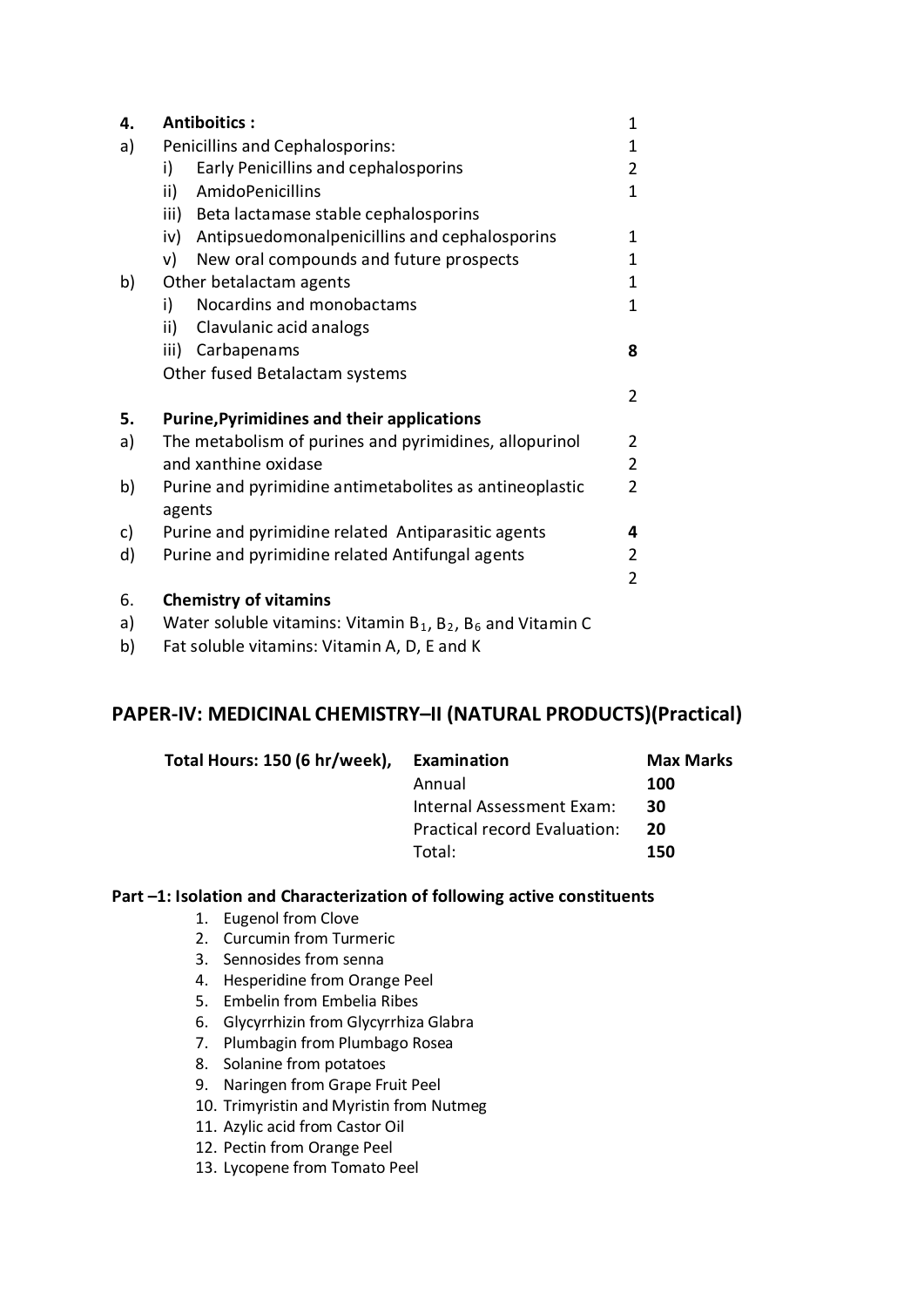- 14. Epicatechin from Cashew Kernel outer covering
- 15. Piperine from Black pepper

# **Part-II: Degradation reaction of following natural products and the identification of the degraded intermediates by micro TLC and qualitative tests.**

- 1. Atropine,
- 2. Caffeine,
- 3. Ephedrine,
- 4. Saponification of Trimyristin

## **Scheme of Practical Examination**

| Sl. No | <b>Synopsis</b> | <b>Experiments</b> |       | Viva-voce | <b>Total</b> |
|--------|-----------------|--------------------|-------|-----------|--------------|
|        |                 | Major              | Minor |           |              |
|        | חר              | 35                 |       | าเ<br>∠∪  | 100          |

## **TEACHING AND LEARNING ACTIVITIES**

## **Journal club**

Each student is required to present any two recent articles relevant to the Advanced Pharmaceutical Chemistry from any of the journals in an year.

## **Seminars**

Each student is required to give two seminars relevant to this subject in a year.

## **Field/Industrial visits**

It is desirable to make to one visit to the relevant / Laboratory / Industry

## **Conference / Meetings**

Each student has to be encouraged to attend at least one relevant national conference.

## **Reference Books:**

- 1. Modern Methods of Plant Analysis- Peech and M.V. Tracey
- 2. Phytochemistry Vol-I and II by Miller, Jan Nostrant Rein Hold.
- 3. Recent Advances in Phytochemistry-Vol-I-IV Scikel Runeckles
- 4. Chemistry of Natural Products Vol-I onwards IWPAC
- 5. Natural Products Chemistry Nakanishi Golo
- 6. Natural Products Chemistry "A Laboratory Guide"-Raphael Ikan, IInd Edition, Academic Press New York.
- 7. The Alkaloid Chemistry and Physiology- Volumes RHF Manske
- 8. Introduction to Molecular Phytochemistry-CHJ Wells, Chapmannstall.
- 9. Comparative Phytochemistry edited by T.Swain
- 10. Organic Chemistry of Natural Products- Vol-I & II Gurdeep Chatwal, Himalaya publishing house, Mumbai..
- 11. Organic Chemistry Vol-I & II by I.L. Finar, ELBS Longman, 5th Edition , London
- 12. Elements of biotechnology by P.K. Gupta
- 13. Pharmaceutical Biotechnology by S.P.Vyas and V.K.Dixit, CBS publisher, New Delhi.